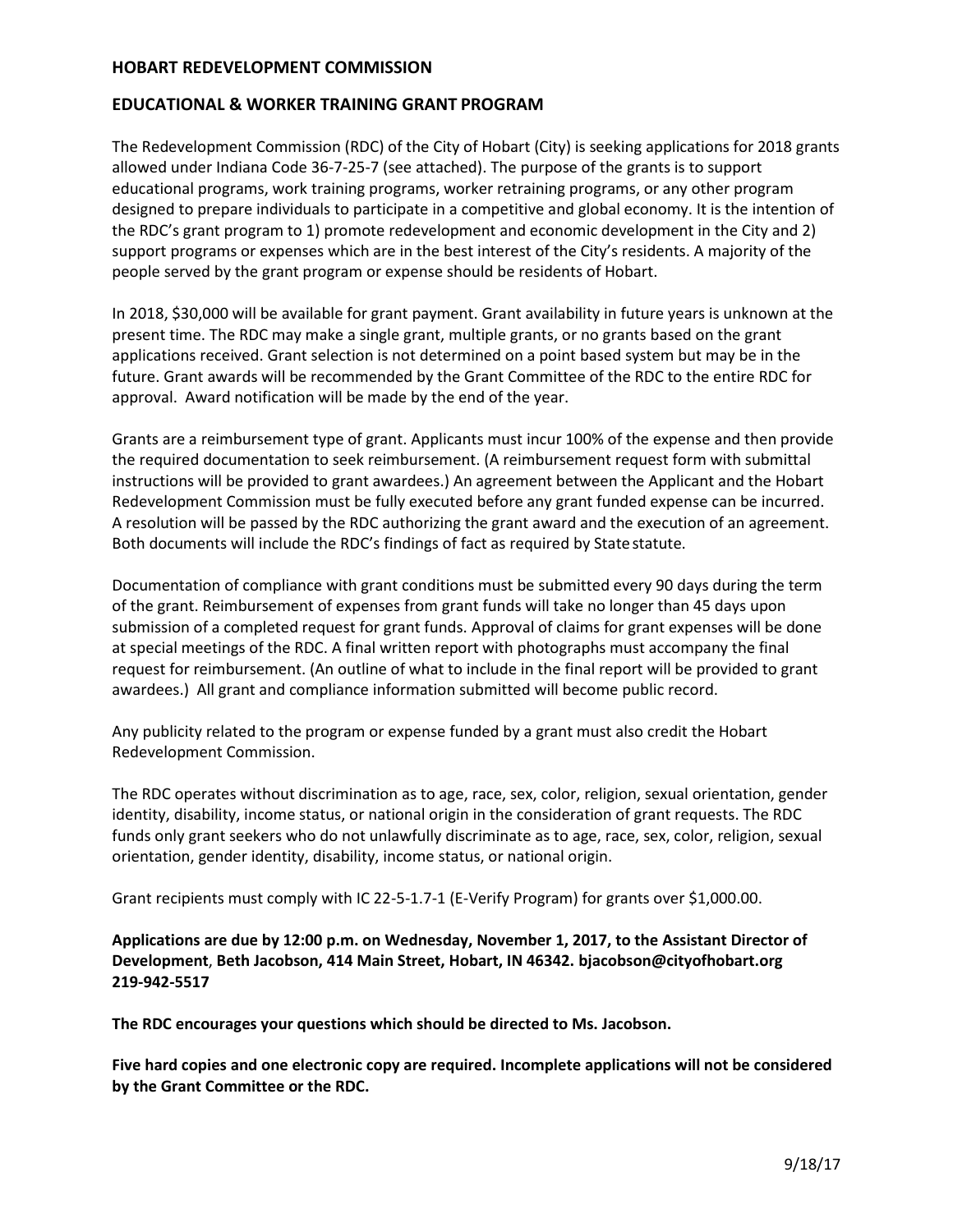Include in the grant application submission the following information.

1) Name of Organization or Individual Seeking Grant (*the Applicant*). School City of Hobart (SCOH)

*2)* Contact information for Applicant (*include Name/Title of Contact Person, E-mail, Phone #, Fax #, and Mailing Address)*

Dr. Peggy Buffington, Superintendent for School City of Hobart Email: [peggyb@hobart.k12.in.us](mailto:peggyb@hobart.k12.in.us) Phone: (219) 942-8885 Fax: (219) 942-0081 Mailing Address: 32 East 7th Street Hobart, IN 46342

Christopher King, Director of Technology Tammy May, Technology Professional Development Coordinator

3) Legal Status of Applicant.

Local Educational Agency (LEA)/Government Not-For-Profit Organization

4) Identify the Grant Administrator if different than the Contact Person.

There is not a separate grant administrator.

5) Please provide a concise summary of the Applicant's purpose and identify the governing body *(Board of Directors, School Board, etc.)* Provide a website address if such exists.

The school district's governing body is the School City of Hobart School Board. According to the School City of Hobart (2015) School Improvement Plan:

## **Vision for Student Learning:**

The School City of Hobart Community will foster intellectual curiosity, natural abilities, critical thinking, and literacy in students while developing respectful and responsible citizens who are excited about the challenges of tomorrow, confident in their ability to chart the future, and dedicated to the pursuit of lifelong learning.

#### **Mission:**

The primary mission of the School City of Hobart and the Board of School Trustees is to continually provide effective community schools.

#### A. Our Schools Equip Children for Adulthood

Effective Community Schools adequately equip young people for adulthood in the 21st century. Our students must be prepared both for employment and for day-to-day living in a complicated and rapidly changing world. This necessitates that our schools provide students with the intellectual tools necessary for life-long learning. Among these tools must be: skills to facilitate participation in a democracy, communication skills, critical thinking, and other flexible learning skills as well as the ability to work both individually and in a team situation. It is expected that these skills be developed through all curricular areas.

B. Our Schools Address the Needs of Individual Students

Effective Community Schools address the needs of individual students and focus on individual development. Students bring to the schools a great diversity of interest, aptitudes, motivations and learning styles. Our schools must be able to address this diversity by identifying individual needs, responding with appropriate teaching strategies, flexibly meeting these needs and recognizing each individual student's ability to contribute to the school community.

C. Our Schools Are Community Schools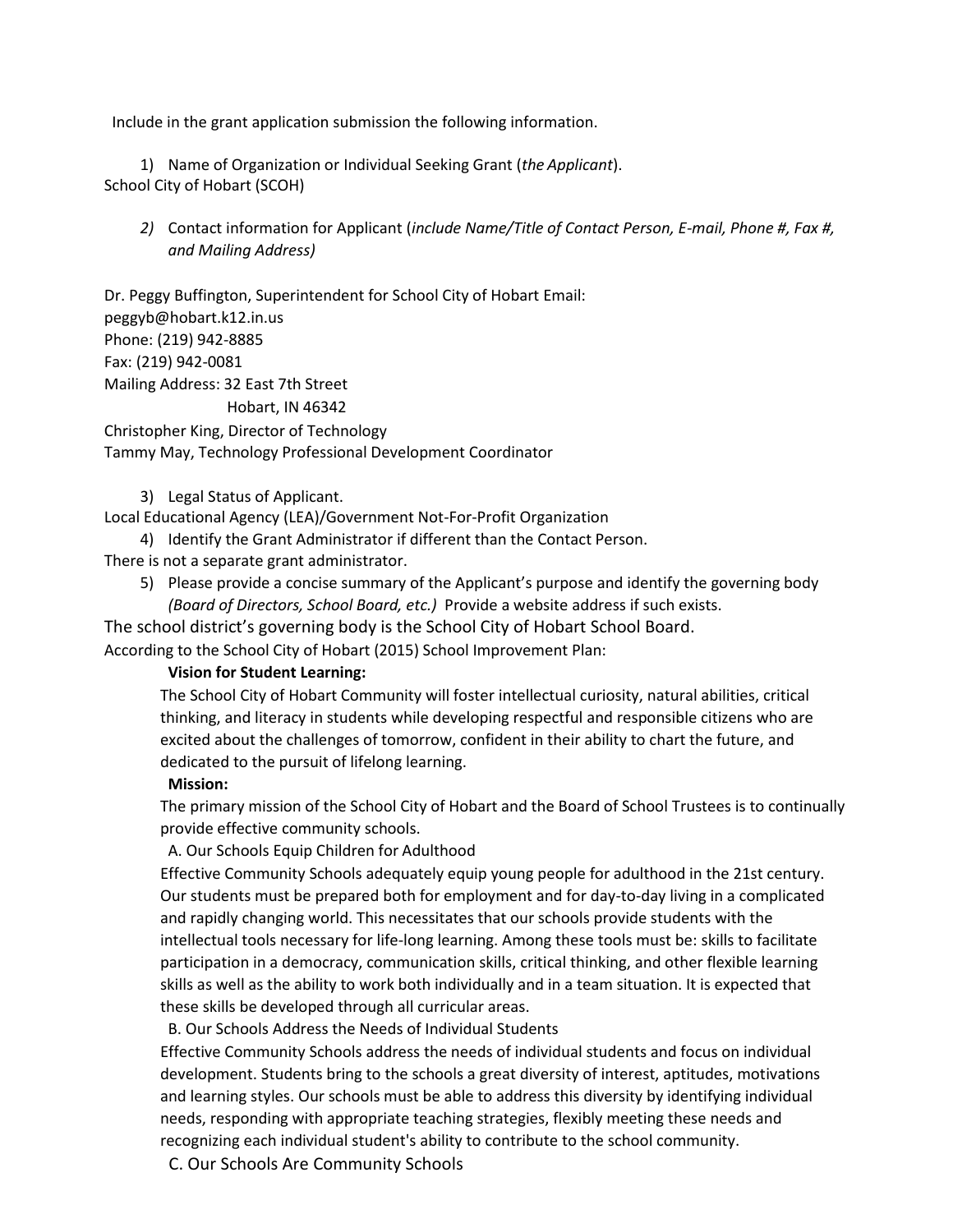Effective Community Schools are necessary to a healthy community. Our schools must always recognize their affirmative duty to the entire community, including families, government, business and industry, other institutions, civic groups and individual citizens. Our schools must draw from the strengths of this community to identify and accomplish their goals.

#### D. Our Schools Are Committed to Success

Effective Community Schools fully utilize the resources of the entire school community (administration, teachers, support personnel, families and students) in all aspects of school life. Our schools cannot succeed without the committed involvement of all.

6) Explain the program, expense, or equipment that the grant will be funding and include the dollar amount of the grant request.

The grant will be used to fund the purchase of tablets and VEX robotics kits to expand SCOH's PLTW program. The PLTW Launch program is the name of the K-5 curriculum. This program brings a standards-aligned, project-based curriculum to students in elementary school in which students will explore a variety of topics from science, math, and computer science. Students actively complete projects in which they explore solutions to real-world problems and practice the skills that lead to careers in the engineering, bio-medical, and technology fields. PLTW Launch modules align to Indiana's Academic Standards for Computer Science and Science as well as English Language Arts and Mathematics.

Expanding the PLTW curriculum at the elementary level will allow students to meet Indiana's Academic Standards while gaining essential skills in the STEM areas of Science, Technology, Engineering, and Mathematics. The program will encourage students' curiosity, problem solving skills, and interest in these areas, including Computer Science.

The grant will allow SCOH to expand the Project Lead The Way (PLTW) programs at the elementary school level. PLTW began at the elementary level in the 2017-2018 school year. However, in order for more classes to use the program simultaneously, more tablet devices and VEX robots are required. Currently, at our largest school, only two classrooms per grade level are able to use the program concurrently. Considering there are 5-6 classes per grade, it would be ideal for more classrooms to be able to use PLTW at the same time. PLTW is designed to be integrated as part of the curriculum rather than a separate event. PLTW includes Science and Technology, but every unit also includes English Language Arts and Math standards. However, teachers are not able to integrate modules throughout the day when they are limited by many classes sharing the same devices.

SCOH would also like to add 3D printers to complement the PLTW Launch programs in the district. Adding 3D printers to the PLTW Launch program would allow for students to see the real-world capabilities of skills they learn. For example, in the fifth-grade robotics module, students investigate different types of robots. One robot they explore is 3D printers. Giving students the opportunity to interact with and use a 3D printer would bring this material to life and enable students to see more of the amazing things made possible through STEM fields.

7) Explain in detail how the grant funds will be spent. Grant funds will be spent to purchase tablet devices and VEX robotics kits in order to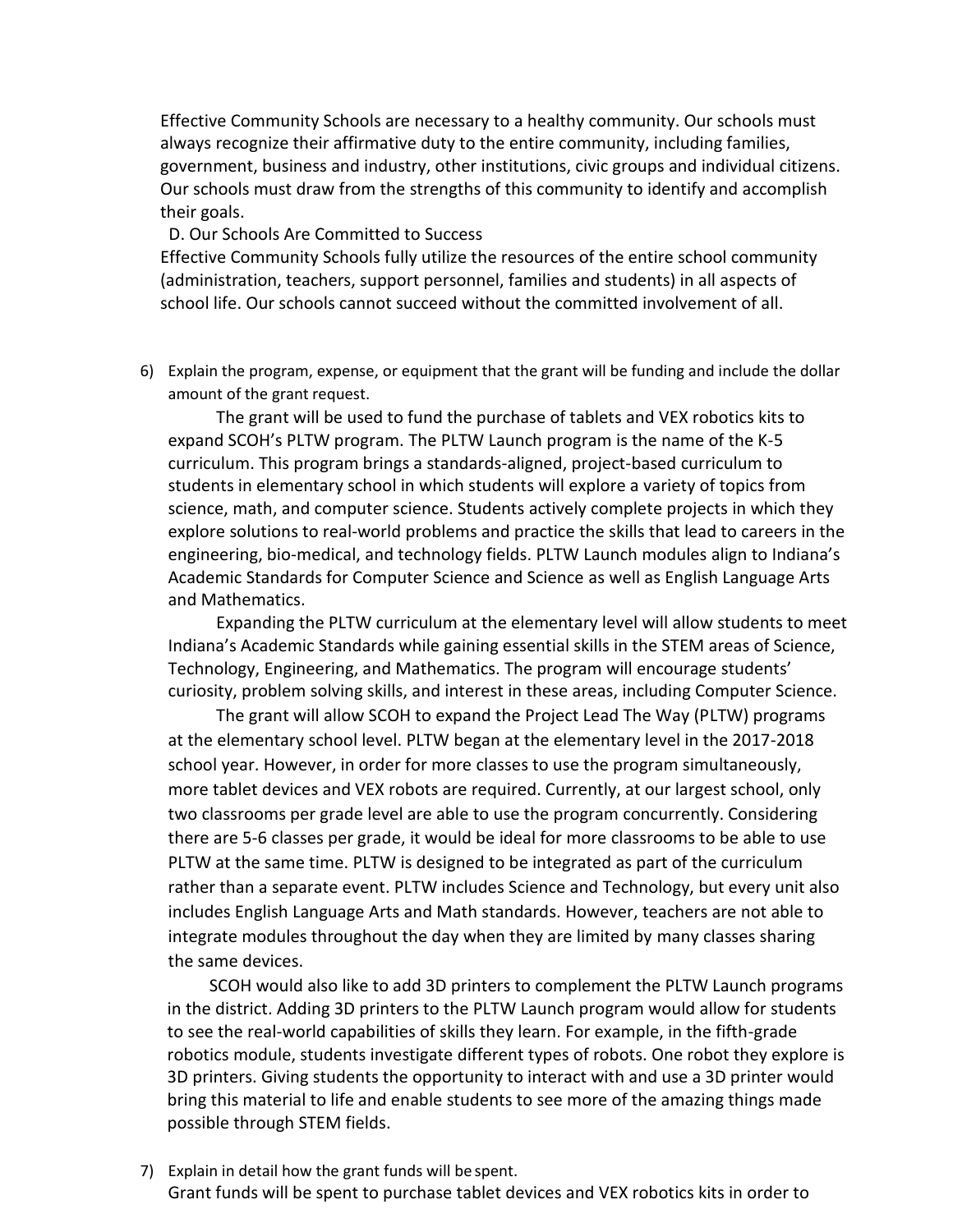make PLTW modules more accessible to students in the elementary schools in SCOH. A budget breakdown is included.

- 8) Explain when the grant funds will be spent, include start and stopdates. Purchasing equipment will begin as soon as possible if we receive the grant.
- 9) Provide a short title for the grant request. Brickies STEM higher!
- 10) Calculate and/or explain the Return on Investment for the grantfunds.

This program will bring a large return-on-investment to the City of Hobart. Research has shown that offering computer science to elementary-aged students increases interest in the subject (Lambert & Guiffre, 2009). SCOH graduates college and career ready students, and this grant will promote more students entering the fields of computing and technology. This will directly benefit the city of Hobart as more residents have an interest in computing and are therefore able to support the ever-increasing technological demands of modern business. Computer programmers are needed in a wide range of businesses in all areas of the country (Code.org, 2016), and SCOH sees the need to train computer programmers, which will benefit the City of Hobart as the modern workforce is developed.

# The STEM problem is in computer science:

71% of <u>all</u> new jobs in STEM are in computing

of STEM graduates are in computer science

Source: Bureau of Labor Statistics, National Center for Education Statistics as cited in Code.org (2016).

- 11) Explain if other funds are secured for the program or expense proposed for grantfunding. Funds are secured for funding the PLTW program itself. This grant would allow more classes to participate in PLTW the way the program is intended to be implemented.
- 12) Explain if there is public outreach and if so, provide details on this effort.

This program offers an excellent opportunity for community outreach to technology or computer-science related employers. One of the major goals of the program is to build a workforce to respond to the future high demand for technologyrelated careers. As such, School City of Hobart would be pleased to host guest speakers, helpers, or sponsors from the community.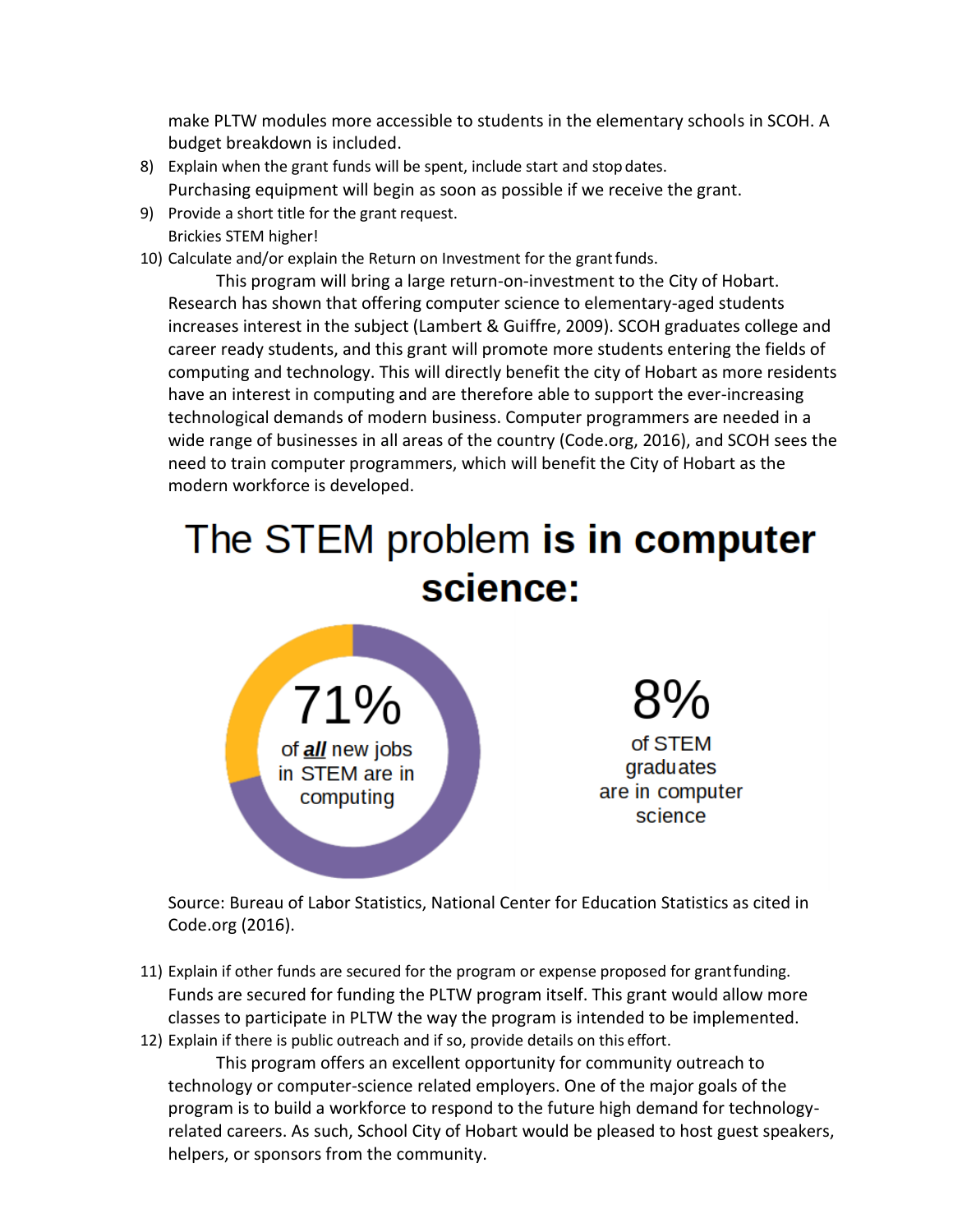SCOH currently works with Ready NWI and the Center of Workforce Innovations. This provides an opportunity for spreading the news about this new computer science curriculum across the community to potential employers.

SCOH plans to get families involved in learning computer science alongside their students. Students will be encouraged to participate in the annual SCOH Maker's Faire, which takes place each spring. This will provide an opportunity for students to share their new skills and creations with family and community members. In addition, families will be encouraged to volunteer with any after-school clubs associated with the program.

13) Explain how the Applicant will measure success related to the grant funded program, expense, or equipment.

Success will be measured through the number of students enrolled in the programs at the middle and high-school levels as well as after-school clubs at all levels. The classes that will be offered at middle school and high school will be offered as electives that students can sign up for by choice. Therefore, increased numbers of students enrolled in them would reflect the success of the program at all previous levels. The number of students pursuing postsecondary education in technology and computer-science fields will also be measured as an indicator of the success of the program as children who have participated in the additional PLTW courses continue on past high school. After-school clubs would also be an opportunity to measure success as students would join because they have developed an interest through the academic courses that are offered; therefore, increased participation in these clubs would be an indication of the success of the program.

In addition, SCOH hosts a maker's faire each spring. This is an opportunity for SCOH makers of all ages and products to come together and share what they make. SCOH has had computer science and technology projects entered in the past. A measure of the success of the PLTW programs would be indicated by an increase in the number or percentage of technology and computer science projects entered in the faire. Because community outreach should be a result of this grant, community participation in events such as the Maker's Faire, after school events, and other programs will be measured in order to gauge the success of outreach efforts.

Finally, at Hobart High School we will monitor enrollment into the Computer Science Applications and Computer Science Principles classes. The PLTW Launch and middle-school Gateway programs will serve as feeder programs into the higher level PLTW courses at the high school level. Beyond School City of Hobart, we will utilize the National Student Clearinghouse, which provides post-secondary data on graduate students, to monitor and view enrollment and completion of Computer Science programs in college.

14) Identify any partner organizations involved in the grant and explain their role and responsibilities.

The School City of Hobart has partnered with Project Lead the Way since 1999 to bring innovative engineering and design programs to students in Hobart. We will continue to expand this partnership through the grant by providing younger students with the same opportunities in computer science that high school students have been receiving for years.

We also have a strong partnership with the Center of Workforce Innovation in order to provide students with the college and career readiness skills needed to become successful citizens in a dynamic and increasingly technological world. SCOH will invite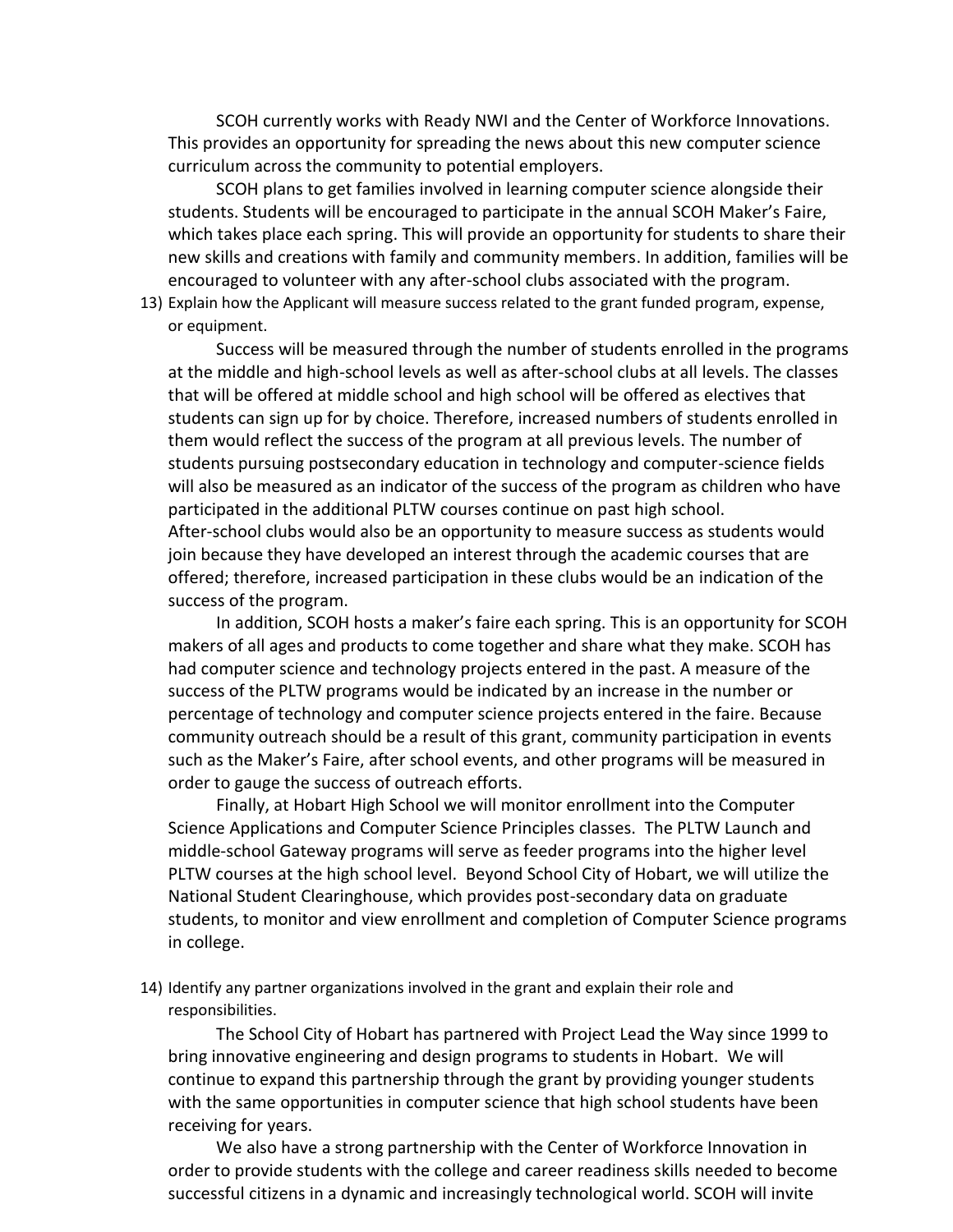alumni and Hobart Chamber of Commerce members to speak with students about realworld experiences with computer science.

Purdue University Northwest is our partner for a Walk Into My Future program, which provides STEM-related opportunities which will build on those opportunities available to them at the School City of Hobart.

15) Explain why the Applicant is seeking funding for this grant program, expense, orequipment.

Funding will allow School City of Hobart to offer Computer Science to students at the elementary levels in a manner that is integrated into the curriculum. Offering Computer Science to younger students will increase foundational knowledge and interest at an earlier age, thereby increasing future and overall skills and success. Offering Computer Science can also increase participation in school, and schools incorporating PLTW Launch have reported fewer tardies and absences (PLTW, 2015).

Building interest in and passion for computer science can help students discover pathways to postsecondary education to which they would not otherwise be exposed. By 2025, the Indiana Chamber of Commerce has set a goal that 60% of residents of Indiana have a postsecondary education (Indiana Chamber, 2016). Providing computer science education at all levels will build interest for these needed areas of labor-market shortage.

16) Identify any Hobart and/or Lake County businesses who will benefit directly or indirectly from the program or expense proposed. Explain the benefit indetail.

Any business that uses or depends on technology will benefit from this program. The PLTW focus is to develop critical thinking and engineering skills in students. The computer science programs on which SCOH will focus will expose students to the field of computer science who would not otherwise consider careers in the field. Currently in the United States, there are 500,000 computing job openings, and this number is only projected to increase moving forward (Code.org, 2016). Businesses that depend on computer science will all benefit from building the much needed computer-science workforce. In addition, college graduates from the field of computer science earn more over their lifetime on average than the average college graduate (Code.org, 2016). This could lead to improved outcomes for students entering Computer Science and for the City of Hobart. See Code.org's presentation for more details. <https://code.org/promote>

17) Are there planning documents to support the requested grant program, expense, or equipment and if so, attach documentation.

PLTW provides standards-alignment documentation, planning documents, and scope-and-sequence models to guide what needs to be taught and when in order for students to progress. These guides have been developed by experts in the field, and they have been used in classrooms across the country. This eliminates guess work which may be associated with developing a program. The program has already been tested. PLTW determines the materials required for the successful implementation of these programs. For example, in fourth grade, PLTW uses Tynker on tablets to teach coding to students.

PLTW Launch Link (Elementary) - <https://www.pltw.org/our-programs/pltw-launch>

18) Provide any other information that the Applicant thinks would be beneficial for the RDC to know that would aid in selecting your grant application for approval.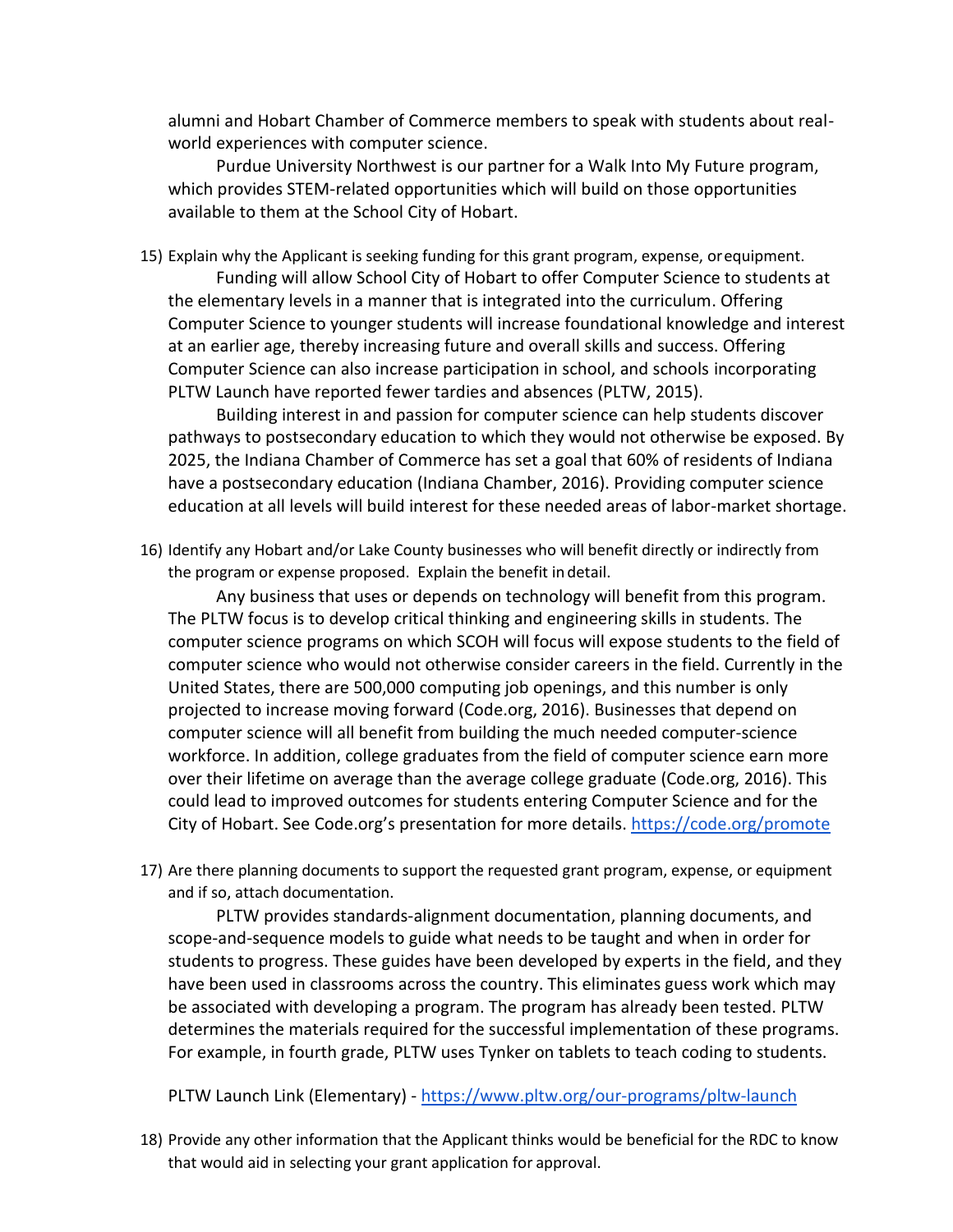The Gallup poll measures hope for the future and engagement at school. The graphs below show School City of Hobart results. Jobs in computer science are available, with more appearing each year. The engagement aspect of technology is high, and expanding PLTW programs will meet these needs. In today's economic climate, people are afraid of not having a job. Teaching students in STEM related fields where jobs are available gives students hope for the future.



|                                                                              | <b>Your District</b> | <b>U.S. Overall</b> |
|------------------------------------------------------------------------------|----------------------|---------------------|
| <b>ENGAGEMENT GRANDMEAN</b>                                                  | 3.70<br>$n=1,596$    | 3.90<br>n=867,454   |
| At this school, I get to do what I do best every day.                        | 3.30                 | 3.57                |
| My teachers make me feel my schoolwork is important.                         | 3.94                 | 4.04                |
| I feel safe in this school.                                                  | 3.95                 | 3.93                |
| I have fun at school.                                                        | 2.99                 | 3.50                |
| I have a best friend at school.                                              | 4.47                 | 4.38                |
| In the last seven days, someone has told me I have done good work at school. | 3.32                 | 3.65                |
| In the last seven days, I have learned something interesting at school.      | 3.65                 | 3.92                |
| The adults at my school care about me.                                       | 3.64                 | 3.85                |
| I have at least one teacher who makes me excited about the future.           | 3.92                 | 4.13                |

THE IDEAS AND ENERGY STUDENTS HAVE FOR THE FUTURE.



**HOPE** 

|                                                | <b>Your District</b> | <b>U.S. Overall</b> |
|------------------------------------------------|----------------------|---------------------|
| <b>HOPE GRANDMEAN</b>                          | 4.14<br>$n=1,653$    | 4.25<br>n=901,714   |
| I know I will graduate from high school.       | 4.68                 | 4.69                |
| I have a great future ahead of me.             | 4.36                 | 4.48                |
| I can think of many ways to get good grades.   | 4.16                 | 4.21                |
| I have many goals.                             | 4.10                 | 4.26                |
| I can find many ways around problems.          | 3.82                 | 3.92                |
| I have a mentor who encourages my development. | 3.30                 | 3.52                |
| I know I will find a good job in the future.   | 4.24                 | 4.43                |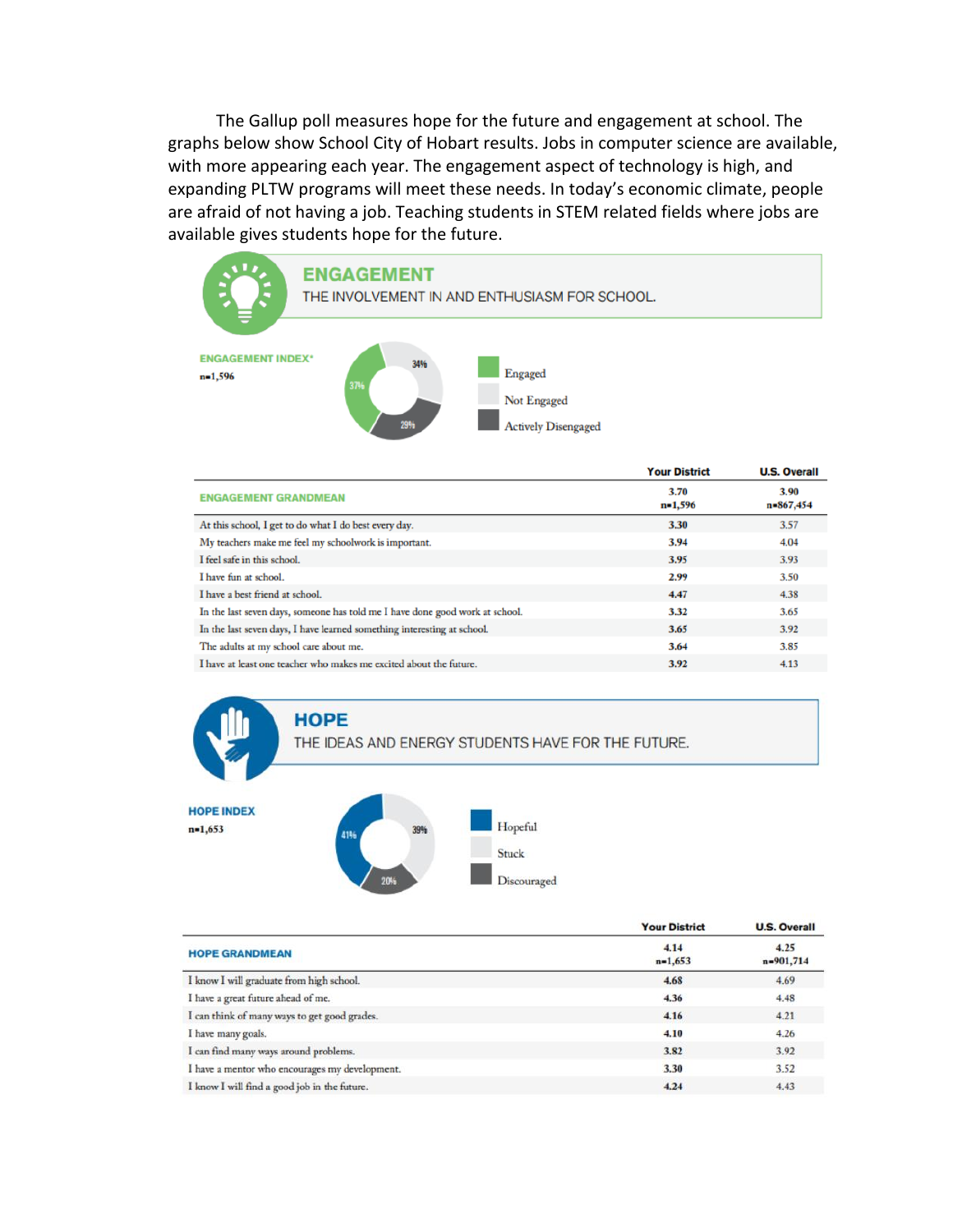# And students enjoy computer science and the arts the most



Source: Change the Equation

Cited in Code.org (2016).

In a study by Change the Equation, Computer Science and Engineering ranked higher than other academic course areas in student interest and enjoyment. Students who are happy and more engaged in school find greater success across all disciplines. Currently students have fewer opportunities to learn in Computer Science and are therefore less engaged. This grant would provide opportunities in the Computer Science and Engineering disciplines where students report more interest and enjoyment.

19) Have you researched and identified other organizations or individuals who are currently providing a similar program or have made a similar expense? Explain why your program or expense is warranted, if a similar program exists, or a similar expense has been made by another organization or individual.

PLTW uses a national K-12 curriculum. SCOH has been using PLTW modules at the high-school and middle-school levels since 1998. The elementary program was added for the 2017-2018 school year. Increasing access to the Launch elementary program through greater availability of devices will promote computer science to many children who would not be exposed otherwise. The expense is warranted and needed as SCOH builds the technological workforce of the future.